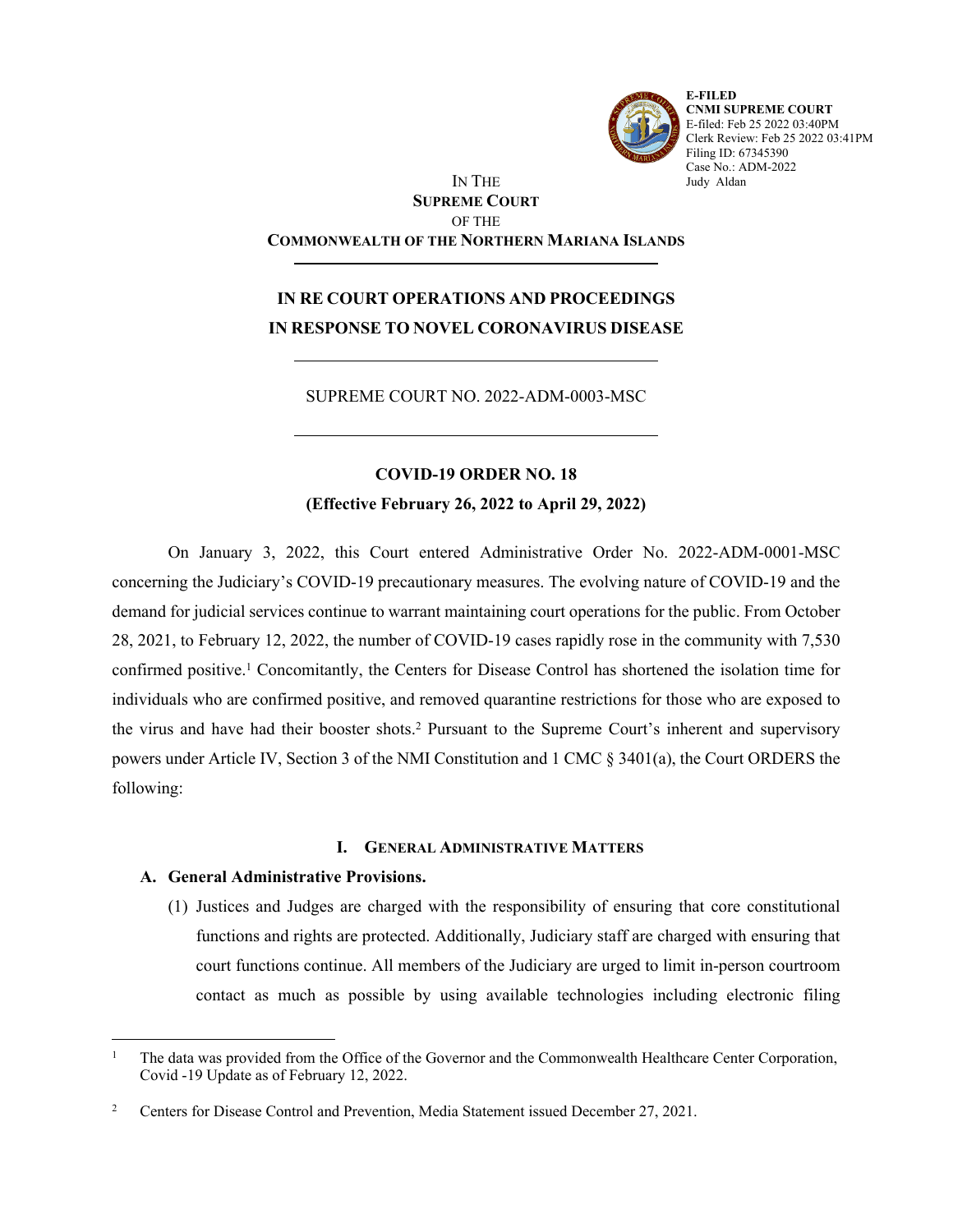("e-filing"), teleconferencing capabilities, and video conferencing capabilities. All court employees shall receive direction from their supervisor as to work reporting requirements.

- (2) Effective February 26, 2022, through April 29, 2022, the following Judiciary facilities shall be open to the public for limited purposes:
	- a. Guma' Hustisia, Susupe, Saipan;
	- b. Kotten Tinian, San Jose, Tinian;
	- c. Centron Hustisia, Sinapalo, Rota; and
	- d. Commonwealth Recorder's Office at Marianas Business Plaza, Susupe, Saipan (by appointment only).

### **II. SUPREME COURT**

**A. Electronic Filing.** All e-filing and service deadlines and procedures remain in effect.

### **III. SUPERIOR COURT**

- **A. Superior Court General Actions and Matters (including criminal, civil, traffic, and small claims).** The Superior Court judges presiding over actions and matters scheduled from February 26, 2022, through April 29, 2022, shall limit in-person proceedings and instead schedule telephonic or video conferencing, or continue the matter. Any in-court proceeding shall be limited to a maximum of 21 persons in the courtroom, which may be increased to 32 persons for jury trials.
- **B. Superior Court Filing & Service** between February 26, 2022, to April 29, 2022:
	- (1) Unless otherwise ordered, all existing filing deadlines remain in effect.
		- a. Instead of in-person filings, all **criminal, civil, traffic, and small claims case filings** will be accepted by e-filing through File & Serve*Xpress*.
	- (2) Filing fees shall be paid online. If court users cannot do so, payment may be made at the Judiciary Cashier's Office.
	- (3) Documents may be filed by email to [Superior.Court@NMIJudiciary.com](mailto:Superior.Court@nmijudiciary.com) if e-filing is unavailable.
		- a. If impossible, then documents may be submitted by U.S. registered mail to:

CNMI Superior Court c/o Patrick V. Diaz, Clerk of the Superior Court P.O. Box 500307 Saipan, MP 96950

- (4) Service of documents shall conform to the NMI Rules of Practice, NMI Rules of Civil Procedure, and the NMI Rules for Electronic Filing & Service.
- **C. Photographing, Recording, and Broadcasting.** All persons shall conform to the provisions of Rule 53 of the Rules of Practice.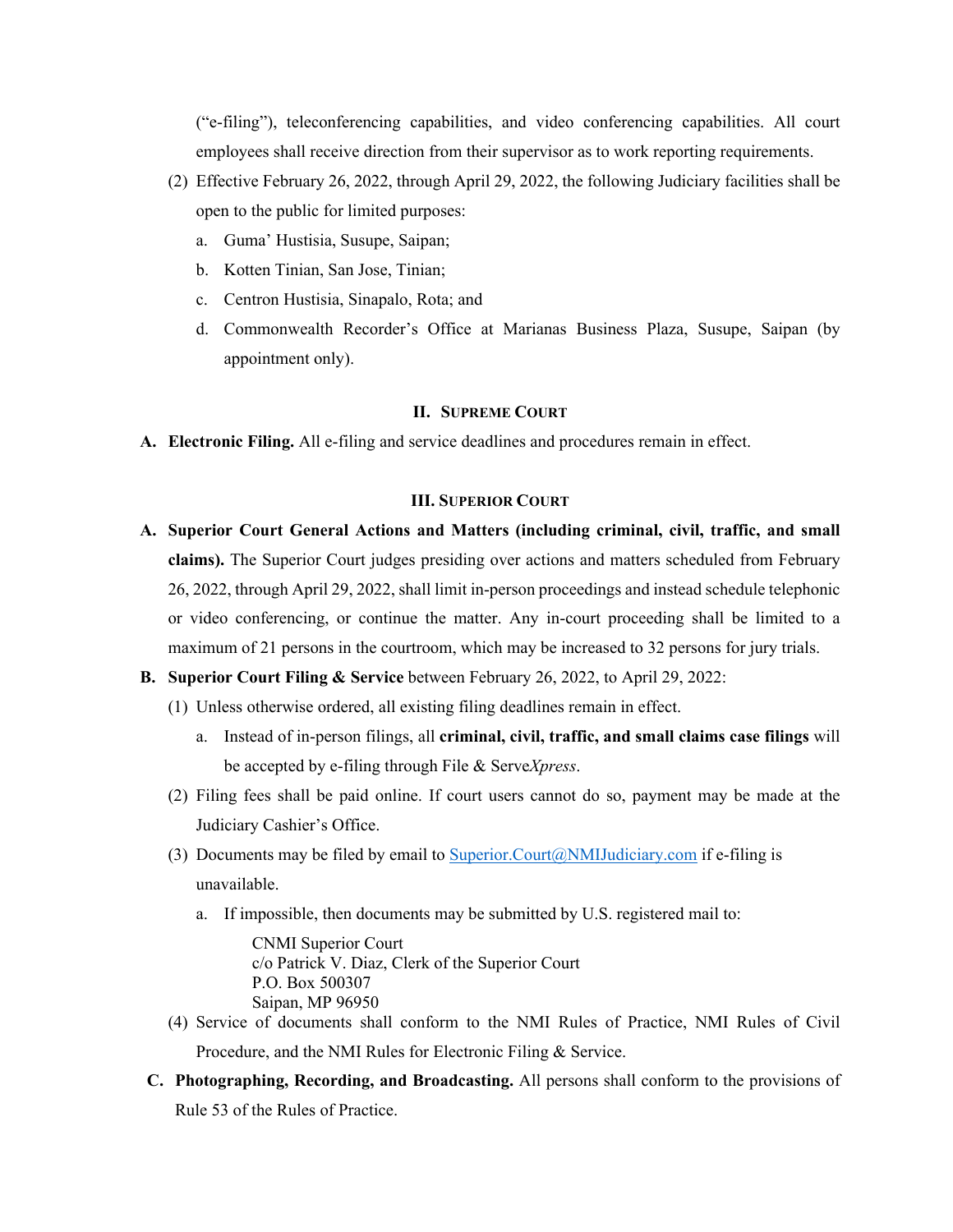#### **IV. OTHER JUDICIARY OPERATIONS**

- **A. Commonwealth Recorder's Office**. The Recorder's Office will be at:
	- (1) Guma' Hustisia, first floor, for record filings from 8:00 a.m. to 12:00 p.m.;
	- (2) Marianas Business Plaza, second floor, to view records at a time and date to be arranged by appointment; and
	- (3) Persons may request an appointment by telephone at (670) 236-9830 or by email at [Kelsey.George@NMIJudiciary.com](mailto:Kelsey.George@nmijudiciary.com).
- **B. Budget & Finance/Cashier's Office.** The temporary business hours for the Cashier's Office will be 8:00 a.m. to 2:00 p.m.
- **C. Records.** All requests for transcripts (audio or written), document processing, or record certification in the Clerk of the Superior Court, Family Court Division, Office of Adult Probation Supervision, Drug Court Division, and the Mental Health Docket will be accepted by the following methods:
	- (1) By email to [Superior.Court@NMIJudiciary.com](mailto:Superior.Court@nmijudiciary.com); or
	- (2) If the electronic submission of documents is impossible, documents may be submitted in person at the Superior Court Clerk's Office at Guma' Hustisia.
- **D. Reviewing Documents.** Persons interested in reviewing documents may request an appointment by email at [Superior.Court@NMIJudiciary.com](mailto:Superior.Court@nmijudiciary.com) or telephone at (670) 236-9766 or (670) 783-8417.

#### **V. PUBLIC HEALTH MEASURES**

- **A.** The Court remains cognizant of the need to protect the health and safety of court employees and the general public.
- **B.** Persons with apparent symptoms of COVID-19 such as a fever of over 100.4 degrees Fahrenheit or 38 degrees Celsius, severe cough, or shortness of breath may be prohibited from entering the facilities.
- **C.** The Court requires all persons while at NMI Judiciary facilities or properties to wear a mask that covers the nose and mouth, stay six feet apart from others who are not in the same household, and to wash their hands often.
- **D.** Persons who have COVID-19 or been in close contact with someone who has COVID-19 shall not enter the facilities, unless they are fully vaccinated or have recovered from COVID-19. For purposes of this Order, a person who has been in close contact with someone who has COVID-19 is defined by the Centers for Disease Control as any person who:
	- (1) Was within six feet of someone who has COVID-19 for a total of 15 minutes or more;
	- (2) Has provided care at home to someone who is sick with COVID-19;